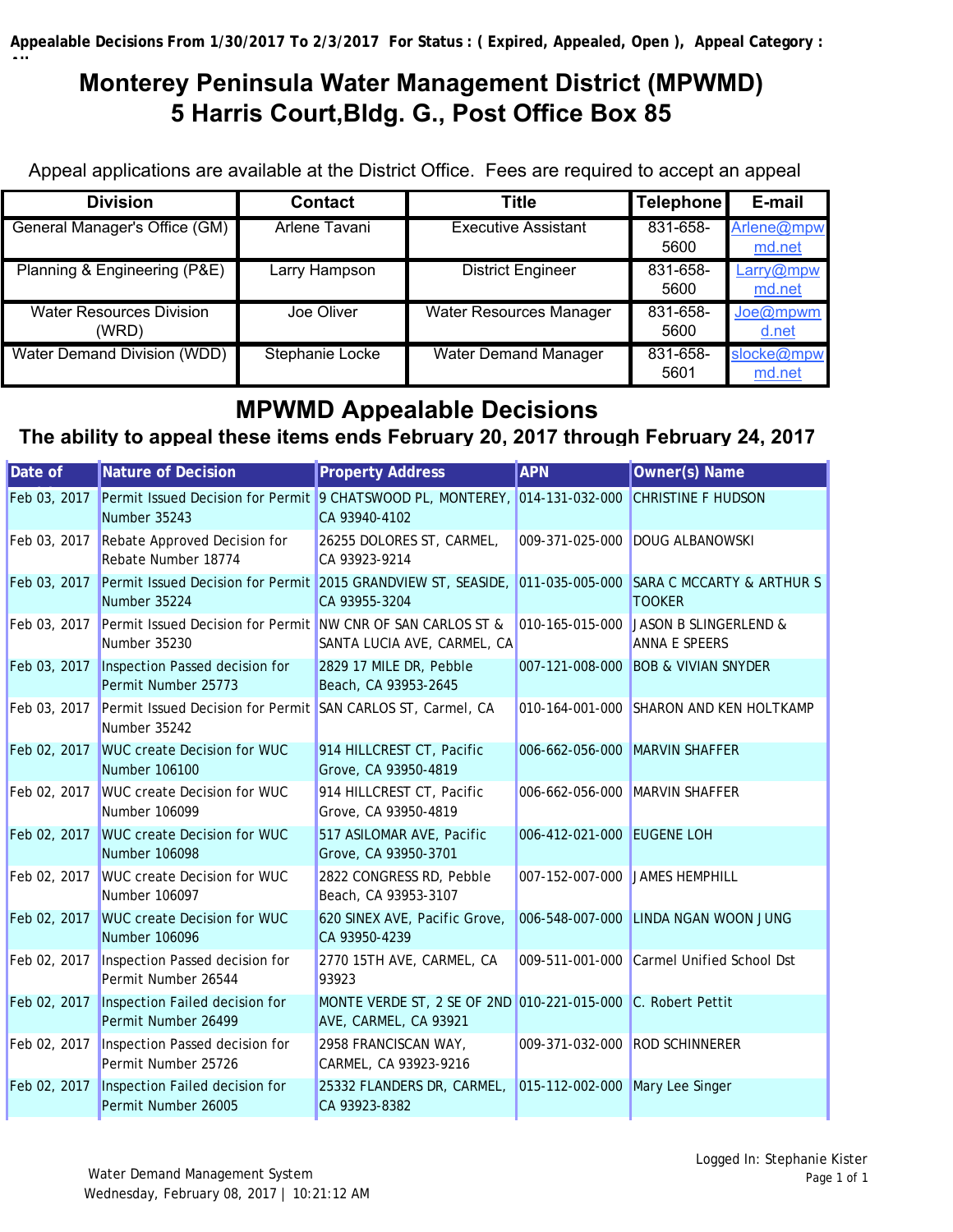| Feb 02, 2017 | Inspection Failed decision for<br>Conservation Number 158000                                                             | 480 SAN BERNABE DR,<br>Monterey, CA 93940-6127                                |                               | 001-642-007-000 JOHN LEE (TE) & CYNTHIA M<br>(TE) HUTCHERSON |
|--------------|--------------------------------------------------------------------------------------------------------------------------|-------------------------------------------------------------------------------|-------------------------------|--------------------------------------------------------------|
| Feb 02, 2017 | Inspection Passed decision for<br>Permit Number 30158                                                                    | 10150 BLUE LARKSPUR LN,<br>MONTEREY, CA 93940-6502                            | 173-084-008-000               | MC GILLOWAY DANIEL M JR &<br><b>HEALY CYNTHIA A</b>          |
| Feb 02, 2017 | Inspection Passed decision for<br>Conservation Number 157999                                                             | 500 GLENWOOD CIR, #239A,<br>Monterey, CA 93940-4726                           | 001-774-042-000 MABEL LERNOUD |                                                              |
| Feb 02, 2017 | Permit Issued Decision for Permit 2015 GRANDVIEW ST, SEASIDE,<br>Number 35224                                            | CA 93955-3204                                                                 |                               | 011-035-005-000 SARA C MCCARTY & ARTHUR S<br><b>TOOKER</b>   |
| Feb 02, 2017 | Inspection Passed decision for<br>Conservation Number 130088                                                             | 1798 BROADWAY AVE,<br>SEASIDE, CA 93955-4628                                  |                               | 012-642-004-000 CECILIA PEREZ & JOSE<br>JURADO MIRANDA       |
| Feb 02, 2017 | Inspection Passed decision for<br>Permit Number 35056                                                                    | 4 MALCOLM PL, Del Rey Oaks,<br>CA 93940-5509                                  |                               | 012-481-044-000 GABRIEL RODRIGUEZ                            |
| Feb 02, 2017 | Permit Issued Decision for Permit 26033 MESA DR, CARMEL, CA<br>Number 35213                                              | 93923-8922                                                                    |                               | 009-272-003-000 THE GRIMES TRUST                             |
| Feb 02, 2017 | Permit Issued Decision for Permit 3507 TREVIS WAY, CARMEL, CA 009-273-015-000 JAMES A LORENZ & JANETTE I<br>Number 35236 | 93923-8913                                                                    |                               | <b>REGAN TRS</b>                                             |
| Feb 02, 2017 | Permit Issued Decision for Permit 1726 LAGUNA ST, SEASIDE, CA 012-161-061-000 FERNANDO CHAVEZ GARCIA<br>Number 35239     | 93955-4418                                                                    |                               |                                                              |
| Feb 02, 2017 | Inspection Passed decision for<br>Conservation Number 157996                                                             | 308 PASADERA CT, MONTEREY, 173-077-074-000 SHELLY K GABLE TR<br>CA 93940-7624 |                               |                                                              |
| Feb 01, 2017 | <b>WUC create Decision for WUC</b><br>Number 106095                                                                      | 1133 CLEMENTINA AVE,<br>SEASIDE, CA 93955-4409                                |                               | 012-171-024-000 SAMANTHA MORALES                             |
| Feb 01, 2017 | <b>WUC create Decision for WUC</b><br>Number 106094                                                                      | 24950 VALLEY WAY, CARMEL,<br>CA 93923-8340                                    | 009-151-040-000 ELAINE EWEN   |                                                              |
| Feb 01, 2017 | <b>WUC create Decision for WUC</b><br>Number 106093                                                                      | 315 GRANITE ST, Pacific<br>Grove, CA 93950-3219                               |                               | 006-325-007-000 LYNN YAGHOUBIAN                              |
| Feb 01, 2017 | <b>WUC create Decision for WUC</b><br>Number 106092                                                                      | 25462 CARMEL KNOLLS DR,<br>Carmel, CA 93923-8837                              | 015-321-001-000 SARA KOPPEL   |                                                              |
| Feb 01, 2017 | <b>WUC create Decision for WUC</b><br>Number 106091                                                                      | 503 BEAUMONT AVE, Pacific<br>Grove, CA 93950-4905                             |                               | 006-703-002-000 OPAL M WHITFILL                              |
| Feb 01, 2017 | <b>WUC create Decision for WUC</b><br>Number 106090                                                                      | 26432 MISSION FIELDS RD,<br>CARMEL, CA 93923-9007                             | 009-551-012-000 TYSON SCHMIDT |                                                              |
|              | Feb 01, 2017 WUC create Decision for WUC<br>Number 106089                                                                | 3324 TAYLOR RD, CARMEL, CA 009-303-005-000 LESLIE HARRIS<br>93923-8917        |                               |                                                              |
| Feb 01, 2017 | <b>WUC create Decision for WUC</b><br>Number 106088                                                                      | 719 17TH ST, Pacific Grove,<br>CA 93950-4213                                  |                               | 006-547-013-000 DON & AGNES SNYDER                           |
| Feb 01, 2017 | <b>WUC create Decision for WUC</b><br>Number 106087                                                                      | 717 17TH ST, Pacific Grove,<br>CA 93950-4213                                  |                               | 006-547-014-000 DON & AGNES SNYDER                           |
| Feb 01, 2017 | <b>WUC create Decision for WUC</b><br>Number 106086                                                                      | 1648 KIMBALL AVE, Seaside,<br>CA 93955-6117                                   | 012-422-028-000               | <b>MAXINE BALMA</b>                                          |
| Feb 01, 2017 | <b>WUC create Decision for WUC</b><br>Number 106085                                                                      | 4026 COSTADO RD, Pebble<br>Beach, CA 93953-3082                               |                               | 008-102-006-000 STEWART LAMBERT                              |
| Feb 01, 2017 | Inspection Failed decision for<br>Conservation Number 158013                                                             | 31 SOLEDAD DR, Monterey, CA 001-881-034-000<br>93940-6043                     |                               | <b>William M Ponder</b>                                      |
| Feb 01, 2017 | Inspection Failed decision for<br>Permit Number 32446                                                                    | 400 TYLER ST, Monterey, CA<br>93940-3028                                      | 001-388-002-000               | JMDJ CO/FRANK BRUNO & C A<br><b>FAMILY TRUST</b>             |
| Feb 01, 2017 | Inspection Passed decision for<br><b>Conservation Number 158012</b>                                                      | 505 TYLER ST, Monterey, CA<br>93940-3029                                      | 001-691-009-000               | Rutenberg/Schenck,<br>ANASTASIA DIANE RUTENBERG              |
| Feb 01, 2017 | Inspection Failed decision for<br>Conservation Number 124768                                                             | LOBOS ST, 3 NW OF 4TH AVE,<br>CARMEL, CA 93921                                |                               | 010-014-007-000 JOHN RENNELS & SUSAN<br><b>BROWN</b>         |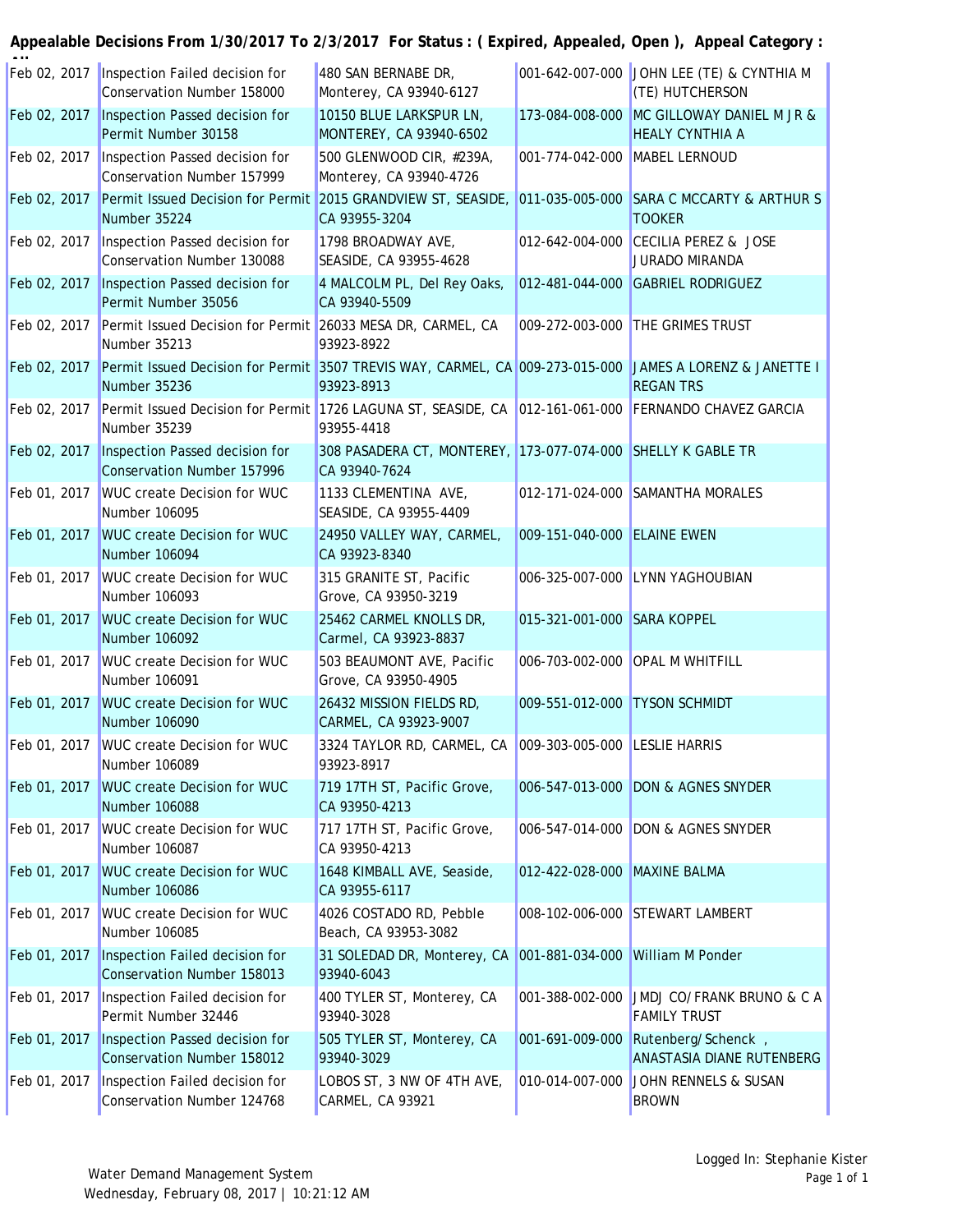| Feb 01, 2017 | Inspection Passed decision for<br>Conservation Number 157880                | 911 MONTEREY CIR, Monterey, 001-474-010-000 BRIAN A & ANGOLEE L BODE<br>CA 93940-4443 |                                |                                                         |
|--------------|-----------------------------------------------------------------------------|---------------------------------------------------------------------------------------|--------------------------------|---------------------------------------------------------|
| Feb 01, 2017 | Inspection Failed decision for<br>Permit Number 23019                       | 448 RAMONA AVE, MONTEREY, 013-081-011-000 Stephanie/Jack Paquin<br>CA 93940-4073      |                                |                                                         |
| Feb 01, 2017 | Inspection Passed decision for<br>Conservation Number 157995                | 125 Surf Way, #344, Monterey, 011-443-075-000 JEAN E BENNETT<br>CA 93940              |                                |                                                         |
| Feb 01, 2017 | Inspection Passed decision for<br>Permit Number 35019                       | 1360 JOSSELYN CANYON RD,<br>#36, MONTEREY, CA 93940-                                  |                                | 101-241-036-000 CECILIA S CHAZEN                        |
| Feb 01, 2017 | Inspection Failed decision for<br>Permit Number 30982                       | 1557 CYPRESS DR, Pebble<br>Beach, CA 93953                                            |                                | 008-401-001-000 ATT SERVICES INC                        |
| Feb 01, 2017 | Inspection Failed decision for<br>Permit Number 26692                       | 3165 BIRD ROCK RD, Pebble<br>Beach, CA 93953-2849                                     |                                | 007-391-001-000 John/Thora Purdom                       |
| Feb 01, 2017 | Inspection Passed decision for<br>Permit Number 25913                       | 1146 ARROWHEAD RD, Pebble<br>Beach, CA 93953-3147                                     | 007-542-002-000                | Charles/Anne Perry                                      |
| Feb 01, 2017 | Inspection Failed decision for<br>Permit Number 25773                       | 2829 17 MILE DR, Pebble<br>Beach, CA 93953-2645                                       | 007-121-008-000                | Bob/Vivian Snyder                                       |
| Feb 01, 2017 | Inspection Passed decision for<br>Permit Number 26153                       | 3187 DEL CIERVO RD, Pebble<br>Beach, CA 93953                                         | 008-371-003-000                | John & Judy Keller                                      |
| Feb 01, 2017 | Inspection Passed decision for<br>Permit Number 30140                       | 4158 SUNRIDGE RD, Pebble<br>Beach, CA 93953-3026                                      | 008-072-008-000                | OWEN GUILLERMO & MARIA M<br><b>TRS</b>                  |
| Feb 01, 2017 | Permit Issued Decision for Permit JUNIPERO AVE, 3 NE OF 3RD<br>Number 35212 | AVE, CARMEL, CA 93921                                                                 | 010-105-027-000                | <b>WILLIAM ERDMAN</b>                                   |
| Feb 01, 2017 | Inspection Passed decision for<br>Rebate Number 19354                       | SOLEDAD DR, Monterey, CA<br>93940                                                     | $ 001 - 958 - 002 - 000 $      | MONTEREY CITY SCHOOL DIST                               |
| Feb 01, 2017 | Permit Issued Decision for Permit 25600 TIERRA GRANDE DR,<br>Number 35225   | CARMEL, CA 93923-8435                                                                 | 169-283-004-000                | JAMES ANTHONY DAVI & LISA<br><b>MARIE DE MARCHI TRS</b> |
| Feb 01, 2017 | Inspection Passed decision for<br>Rebate Number 19354                       | SOLEDAD DR, Monterey, CA<br>93940                                                     | 001-958-002-000                | MONTEREY CITY SCHOOL DIST                               |
| Feb 01, 2017 | Inspection Passed decision for<br>Rebate Number 19353                       | PLUMAS AVE, SEASIDE, CA<br>93955                                                      | 012-441-003-000                | MONTEREY PEN UNIFIED SCH<br><b>DIST</b>                 |
| Feb 01, 2017 | Inspection Passed decision for<br>Rebate Number 19353                       | PLUMAS AVE, SEASIDE, CA<br>93955                                                      | 012-441-003-000                | MONTEREY PEN UNIFIED SCH<br><b>DIST</b>                 |
| Jan 31, 2017 | <b>WUC create Decision for WUC</b><br>Number 106084                         | SW CRN SANTA FE ST & 5TH,<br>Carmel, CA 93921                                         | 010-092-001-000                | <b>DOMINIQUE DYAS</b>                                   |
| Jan 31, 2017 | <b>WUC create Decision for WUC</b><br>Number 106083                         | 1426 SKYVIEW DR, Seaside, CA 012-674-007-000 VIRGINIA L PETERSON<br>93955-5653        |                                |                                                         |
| Jan 31, 2017 | <b>WUC create Decision for WUC</b><br>Number 106082                         | 7 FELL ST, SAND CITY, CA<br>93955-3049                                                | 011-133-017-000 STEVEN WILSON  |                                                         |
| Jan 31, 2017 | <b>WUC create Decision for WUC</b><br>Number 106081                         | 749 AIRPORT RD, Monterey,<br>CA 93940-5421                                            | $013 - 242 - 025 - 000$        | <b>DEBORAH COTA</b>                                     |
| Jan 31, 2017 | <b>WUC create Decision for WUC</b><br>Number 106080                         | 1485 ALTA VISTA CT, SEASIDE,<br>CA 93955-3303                                         |                                | 011-042-040-000 JACK H & SARAH STERN                    |
| Jan 31, 2017 | <b>WUC create Decision for WUC</b><br>Number 106079                         | 1884 NADINA ST, SEASIDE, CA<br>93955-4117                                             | 012-016-060-000 JAMES E LARSON |                                                         |
| Jan 31, 2017 | <b>WUC create Decision for WUC</b><br>Number 106078                         | 9500 CENTER ST, #30,<br>CARMEL, CA 93923-8524                                         |                                | 169-237-030-000 ALEXANDER MCPHAIL                       |
| Jan 31, 2017 | <b>WUC create Decision for WUC</b><br>Number 106077                         | 200 DEL MESA CARMEL,<br>CARMEL, CA 93923-7951                                         | 015-513-015-000                | <b>MICHAEL NASIN</b>                                    |
| Jan 31, 2017 | Permit Issued Decision for Permit 1022 MATADOR RD, Pebble<br>Number 35235   | Beach, CA 93953-2712                                                                  | 007-281-003-000                | <b>LANCE ANDERSON &amp; LADONA</b><br><b>MINERVA</b>    |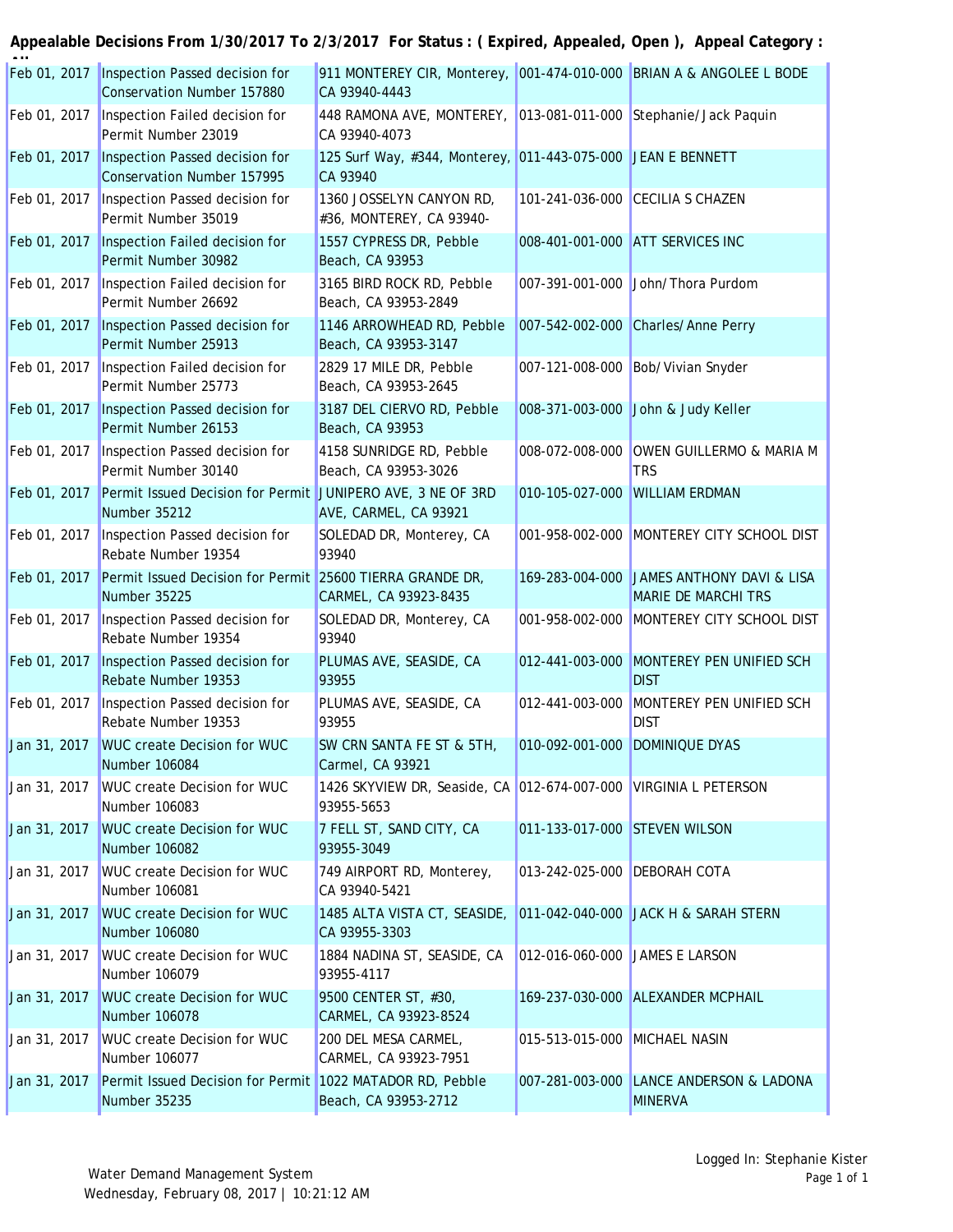| Jan 31, 2017 | Rebate Approved Decision for<br>Rebate Number 17930                    | 8 THOMAS OWENS WAY,<br>Monterey, CA 93940-5754                              |                                | 259-041-007-000 HILL WILLIAM JACKSON &                         |
|--------------|------------------------------------------------------------------------|-----------------------------------------------------------------------------|--------------------------------|----------------------------------------------------------------|
| Jan 31, 2017 | Rebate Approved Decision for<br>Rebate Number 19366                    | 914 HILLCREST CT, Pacific<br>Grove, CA 93950-4819                           |                                | 006-662-056-000 MARVIN SHAFFER                                 |
| Jan 31, 2017 | Rebate Approved Decision for<br>Rebate Number 19365                    | 517 ASILOMAR AVE, Pacific<br>Grove, CA 93950-3701                           | 006-412-021-000 EUGENE LOH     |                                                                |
| Jan 31, 2017 | Rebate Approved Decision for<br>Rebate Number 19363                    | 2822 CONGRESS RD, Pebble<br>Beach, CA 93953-3107                            | 007-152-007-000 JAMES HEMPHILL |                                                                |
| Jan 31, 2017 | Rebate Approved Decision for<br>Rebate Number 19362                    | 620 SINEX AVE, Pacific Grove,<br>CA 93950-4239                              |                                | 006-548-007-000 LINDA NGAN WOON JUNG                           |
| Jan 31, 2017 | Rebate Approved Decision for<br>Rebate Number 19361                    | 1320 SPRUANCE ROAD,<br>MONTEREY, CA 93940                                   | 000-001-320-000 U S A NAVY     |                                                                |
| Jan 31, 2017 | Rebate Approved Decision for<br>Rebate Number 19360                    | 730 CASANOVA AVE,<br>MONTEREY, CA 93940-6873                                |                                | 013-161-006-000 CASANOVA MONTEREY LLC                          |
| Jan 31, 2017 | Rebate Approved Decision for<br>Rebate Number 19359                    | 1133 CLEMENTINA AVE,<br>SEASIDE, CA 93955-4409                              |                                | 012-171-024-000 SAMANTHA MORALES                               |
| Jan 31, 2017 | Rebate Approved Decision for<br>Rebate Number 19358                    | 24950 VALLEY WAY, CARMEL,<br>CA 93923-8340                                  | 009-151-040-000 ELAINE EWEN    |                                                                |
| Jan 31, 2017 | Rebate Approved Decision for<br>Rebate Number 19357                    | 315 GRANITE ST, Pacific<br>Grove, CA 93950-3219                             |                                | 006-325-007-000 LYNN YAGHOUBIAN                                |
| Jan 31, 2017 | Rebate Approved Decision for<br>Rebate Number 19356                    | 25462 CARMEL KNOLLS DR,<br>Carmel, CA 93923-8837                            | 015-321-001-000 SARA KOPPEL    |                                                                |
| Jan 31, 2017 | Permit Issued Decision for Permit 2996 FRANCISCAN WAY,<br>Number 35234 | CARMEL, CA 93923-9216                                                       |                                | 009-371-004-000 RICHARD C & SUSAN G MASTIO<br><b>TRS</b>       |
| Jan 31, 2017 | Rebate Denied Decision for<br>Rebate Number 19355                      | 9 SIERRA VISTA DR, Monterey,<br>CA 93940-6011                               | 001-901-007-000                | <b>IMAD T &amp; NUHA A KAFILMOUT</b>                           |
| Jan 31, 2017 | Rebate Approved Decision for<br>Rebate Number 19354                    | SOLEDAD DR, Monterey, CA<br>93940                                           |                                | 001-958-002-000 MONTEREY CITY SCHOOL DIST                      |
| Jan 31, 2017 | Rebate Approved Decision for<br>Rebate Number 19353                    | PLUMAS AVE, SEASIDE, CA<br>93955                                            |                                | 012-441-003-000 MONTEREY PEN UNIFIED SCH<br><b>DIST</b>        |
| Jan 31, 2017 | Inspection Failed decision for<br>Permit Number 14033                  | 7985 CARMEL VALLEY RD,<br>CARMEL, CA 93923-9500                             | 169-031-024-000 David Carroll  |                                                                |
| Jan 31, 2017 | Rebate Approved Decision for<br>Rebate Number 19352                    | 503 BEAUMONT AVE, Pacific<br>Grove, CA 93950-4905                           |                                | 006-703-002-000 OPAL M WHITFILL                                |
| Jan 31, 2017 | Rebate Approved Decision for<br>Rebate Number 19351                    | 26432 MISSION FIELDS RD,<br>CARMEL, CA 93923-9007                           | 009-551-012-000 TYSON SCHMIDT  |                                                                |
| Jan 31, 2017 | Inspection Passed decision for<br>Conservation Number 157990           | 278 HACIENDA CARMEL,<br>CARMEL, CA 93923                                    |                                | 015-356-011-000 ROBERT P SWARTZ & KAY M<br><b>ANDERSON TRS</b> |
| Jan 31, 2017 | Inspection Passed decision for<br><b>Conservation Number 157989</b>    | 10641 HILLSIDE LN, Carmel, CA 416-593-042-000 SCOTT CARPENTER<br>93923-8046 |                                |                                                                |
| Jan 31, 2017 | Rebate Approved Decision for<br>Rebate Number 19350                    | 3324 TAYLOR RD, CARMEL, CA<br>93923-8917                                    | 009-303-005-000 LESLIE HARRIS  |                                                                |
| Jan 31, 2017 | Rebate Approved Decision for<br>Rebate Number 19349                    | 719 17TH ST, Pacific Grove,<br>CA 93950-4213                                |                                | 006-547-013-000 DON & AGNES SNYDER                             |
| Jan 31, 2017 | Rebate Approved Decision for<br>Rebate Number 19348                    | 717 17TH ST, Pacific Grove,<br>CA 93950-4213                                |                                | 006-547-014-000 DON & AGNES SNYDER                             |
| Jan 31, 2017 | Inspection Failed decision for<br>Permit Number 30217                  | 3036 CORMORANT RD, Pebble<br>Beach, CA 93953-2708                           |                                | 007-303-008-000 COLM W F & BETTE COLM TRS                      |
| Jan 31, 2017 | Rebate Approved Decision for<br>Rebate Number 19346                    | 1648 KIMBALL AVE, Seaside,<br>CA 93955-6117                                 | 012-422-028-000 MAXINE BALMA   |                                                                |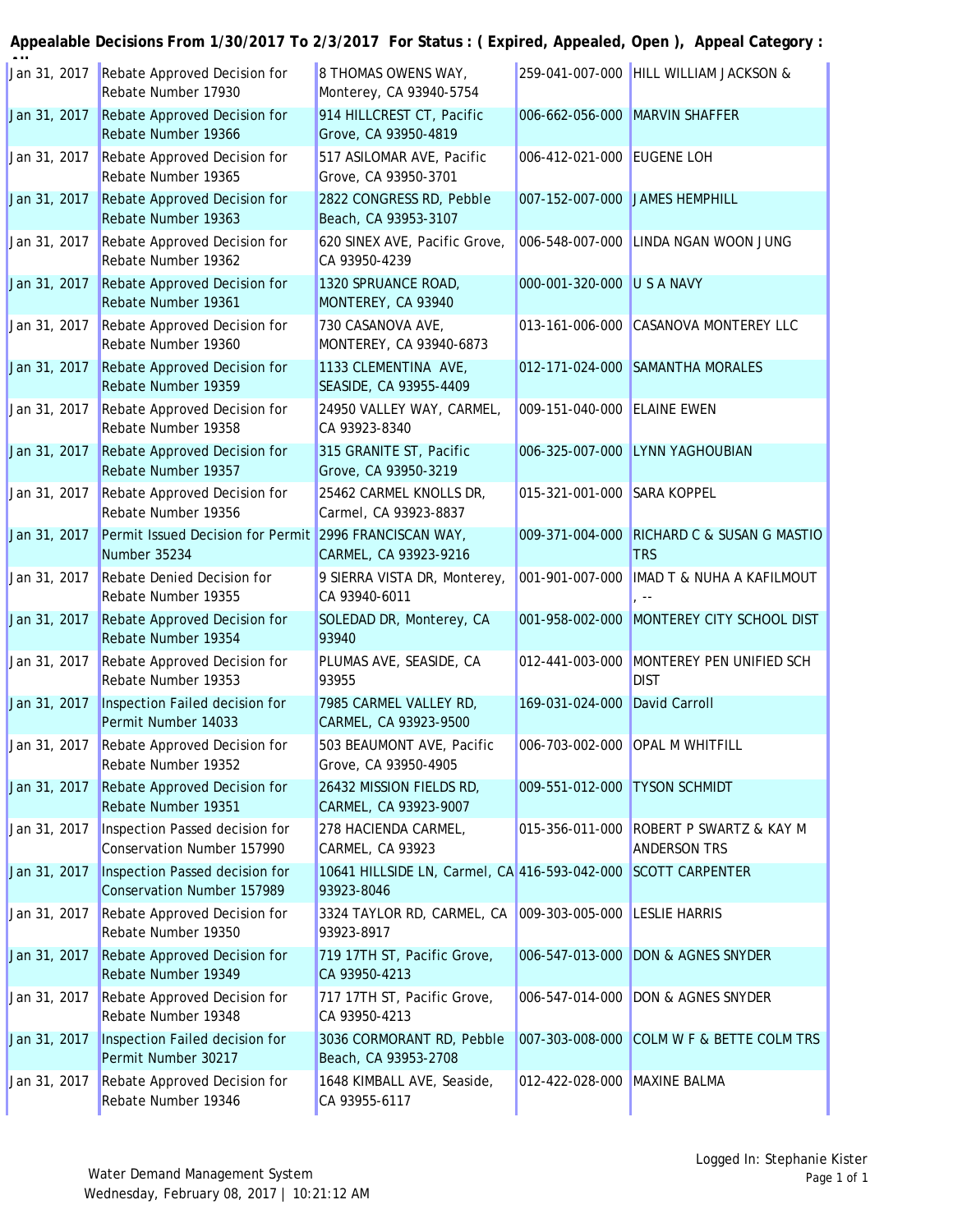| Jan 31, 2017 | Rebate Approved Decision for<br>Rebate Number 19345                                                       | 4026 COSTADO RD, Pebble<br>Beach, CA 93953-3082                                     |                                | 008-102-006-000 STEWART LAMBERT                                    |
|--------------|-----------------------------------------------------------------------------------------------------------|-------------------------------------------------------------------------------------|--------------------------------|--------------------------------------------------------------------|
| Jan 31, 2017 | Rebate Denied Decision for<br>Rebate Number 19344                                                         | 11 VIA LAS ENCINAS, Carmel<br>Valley, CA 93924-9449                                 |                                | 189-561-003-000 MARY ELIZABETH MC CARTHY                           |
| Jan 31, 2017 | Inspection Passed decision for<br>Permit Number 26343                                                     | 1214 BRISTOL LN, Pebble<br>Beach, CA 93953-3161                                     |                                | 008-533-005-000 WESLEY & STACIE SMITH                              |
| Jan 31, 2017 | Inspection Failed decision for<br>Permit Number 34110                                                     | 926 Ruth Ct, Pacific Grove, CA 006-634-027-000 THE CLINE 2011 TRUST<br>93950-4732   |                                |                                                                    |
| Jan 31, 2017 | Inspection Failed decision for<br>Permit Number 26343                                                     | 1214 BRISTOL LN, Pebble<br>Beach, CA 93953-3161                                     |                                | 008-533-005-000 Wes/Stacie Smith                                   |
| Jan 31, 2017 | Rebate Approved Decision for<br>Rebate Number 19343                                                       | SW CRN SANTA FE ST & 5TH,<br>Carmel, CA 93921                                       |                                | 010-092-001-000 DOMINIQUE DYAS                                     |
| Jan 31, 2017 | Rebate Approved Decision for<br>Rebate Number 19342                                                       | 383 BERGIN DRIVE, CA 93940                                                          | 000-000-383-000 U S A NAVY     |                                                                    |
| Jan 31, 2017 | Rebate Approved Decision for<br>Rebate Number 19341                                                       | 1620 KIMBALL AVE, SEASIDE,<br>CA 93955-6117                                         |                                | 012-422-026-000 SWAPNESH H & SHEFAALI S<br><b>SANGHAVI</b>         |
| Jan 31, 2017 | Permit Issued Decision for Permit 26368 OCEAN VIEW AVE,<br>Number 35232                                   | CARMEL, CA 93923-9110                                                               |                                | 009-442-008-000 ROBERT J LIPSHUTZ & NANCY<br><b>L WONG TRS</b>     |
| Jan 31, 2017 | Permit Issued Decision for Permit LINCOLN ST, 3 SE OF 12TH<br>Number 35156                                | AVE, CARMEL, CA 93921                                                               | 010-171-012-000                | RICHARD P & MARIAN I<br><b>MCKENNA TRS</b>                         |
| Jan 31, 2017 | Permit Issued Decision for Permit 1033 JOHNSON ST, MONTEREY, 001-334-029-000 DAVID NABHAN<br>Number 35231 | CA 93940                                                                            |                                |                                                                    |
| Jan 31, 2017 | Rebate Approved Decision for<br>Rebate Number 19340                                                       | 1426 SKYVIEW DR, Seaside, CA 012-674-007-000 VIRGINIA L PETERSON<br>93955-5653      |                                |                                                                    |
| Jan 31, 2017 | Rebate Denied Decision for<br>Rebate Number 19339                                                         | 926 W FRANKLIN ST,<br>MONTEREY, CA 93940-2110                                       |                                | 001-351-007-000 SU LING LIN & MATTHEW<br><b>HAMMOND</b>            |
| Jan 31, 2017 | Rebate Approved Decision for<br>Rebate Number 19338                                                       | 7 FELL ST, SAND CITY, CA<br>93955-3049                                              | 011-133-017-000 STEVEN WILSON  |                                                                    |
| Jan 31, 2017 | Rebate Approved Decision for<br>Rebate Number 19337                                                       | 749 AIRPORT RD, Monterey,<br>CA 93940-5421                                          | 013-242-025-000 DEBORAH COTA   |                                                                    |
| Jan 31, 2017 | Rebate Approved Decision for<br>Rebate Number 19336                                                       | 1485 ALTA VISTA CT, SEASIDE,<br>CA 93955-3303                                       |                                | 011-042-040-000 JACK H & SARAH STERN                               |
| Jan 31, 2017 | Rebate Approved Decision for<br>Rebate Number 19335                                                       | 1884 NADINA ST, SEASIDE, CA<br>93955-4117                                           | 012-016-060-000 JAMES E LARSON |                                                                    |
| Jan 31, 2017 | Rebate Approved Decision for<br>Rebate Number 19334                                                       | 9500 CENTER ST, #30,<br>CARMEL, CA 93923-8524                                       |                                | 169-237-030-000 ALEXANDER MCPHAIL                                  |
| Jan 31, 2017 | Inspection Passed decision for<br>Conservation Number 157939                                              | 32 EL PORTRERO, Carmel<br>Valley, CA 93924-9739                                     |                                | 189-462-001-000 TONY & ERICA LECCE 2009<br>TRUST, BARBARA J BELVEL |
| Jan 31, 2017 | Inspection Passed decision for<br>Conservation Number 157985                                              | 805 LAUREL AVE, Pacific<br>Grove, CA 93950-3109                                     | 006-327-001-000 JACK R STORRS  |                                                                    |
| Jan 31, 2017 | Inspection Passed decision for<br>Permit Number 20087                                                     | 1070 LIGHTHOUSE AVE, Pacific 006-122-007-000 Claudia Kenyon<br>Grove, CA 93950-2358 |                                |                                                                    |
| Jan 31, 2017 | Rebate Approved Decision for<br>Rebate Number 19333                                                       | 200 DEL MESA CARMEL,<br>CARMEL, CA 93923-7951                                       | 015-513-015-000 MICHAEL NASIN  |                                                                    |
| Jan 31, 2017 | Rebate Approved Decision for<br>Rebate Number 19332                                                       | 720 TERRY ST, Monterey, CA<br>93940-1507                                            |                                | 001-175-011-000 HOWARD & LINDA FOSLER                              |
| Jan 30, 2017 | <b>WUC create Decision for WUC</b><br>Number 106076                                                       | 239 WATSON ST, Monterey, CA 001-381-048-000 ANNA VERMI<br>93940-2219                |                                |                                                                    |
| Jan 30, 2017 | <b>WUC create Decision for WUC</b><br>Number 106075                                                       | 302 Euclid Ave, Monterey, CA<br>93940-5426                                          | 013-252-014-000 Kaitlin Ford   |                                                                    |
|              |                                                                                                           |                                                                                     |                                |                                                                    |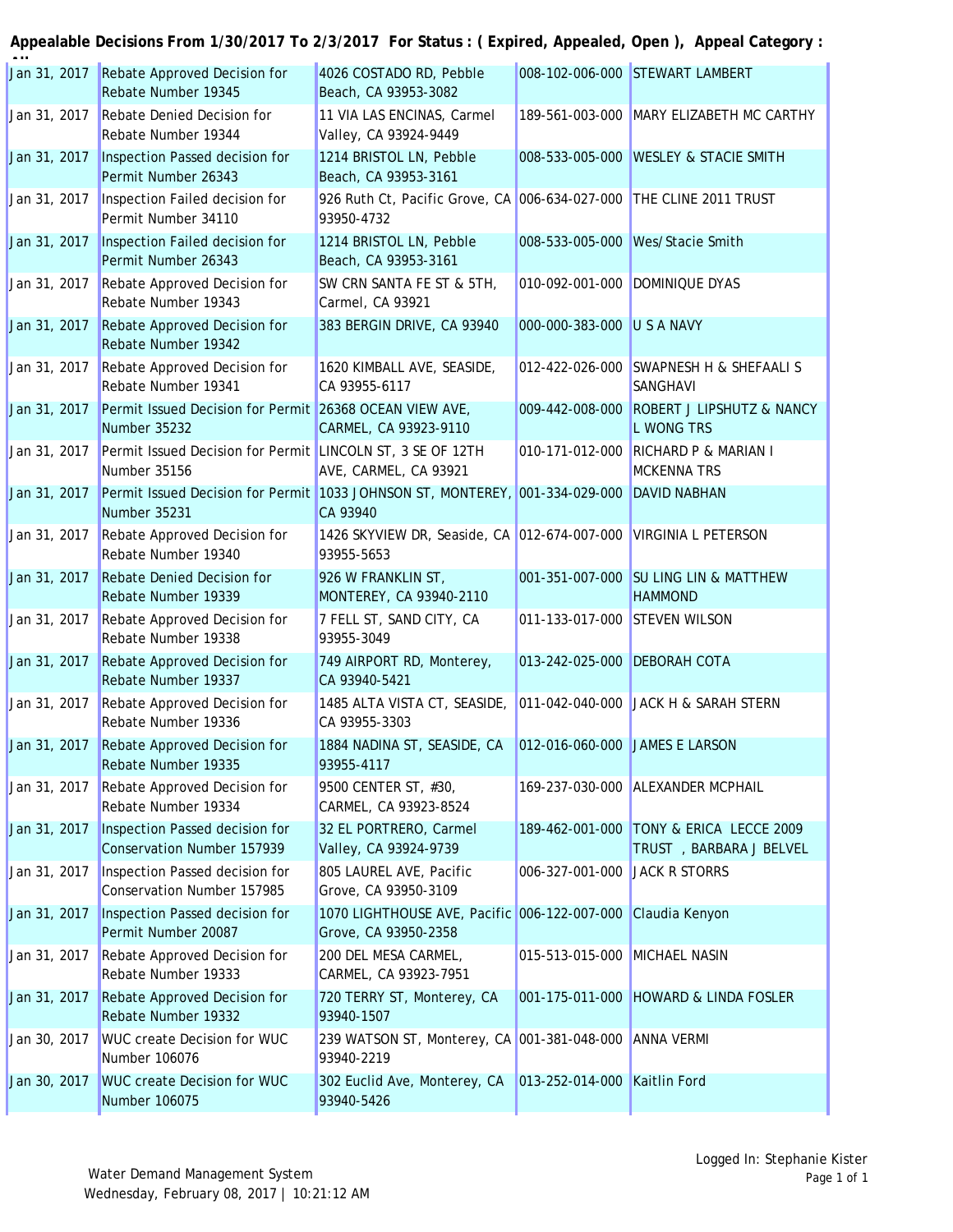| Jan 30, 2017 | <b>WUC create Decision for WUC</b><br>Number 106074                 | 1259 BUENA VISTA AVE, Pacific 007-566-012-000 LINDSAY SYNSTEBY<br>Grove, CA 93950-5503 |                                 |                                                                                                     |
|--------------|---------------------------------------------------------------------|----------------------------------------------------------------------------------------|---------------------------------|-----------------------------------------------------------------------------------------------------|
| Jan 30, 2017 | <b>WUC create Decision for WUC</b><br>Number 106073                 | 8 OSIO WAY, DEL REY OAKS,<br>CA 93940-5510                                             |                                 | 012-481-002-000 NOAH GREENBERG                                                                      |
| Jan 30, 2017 | <b>WUC create Decision for WUC</b><br>Number 106072                 | 2927 HILLCREST CIR, CARMEL, 243-052-032-000 KATHY BEATTIE<br>CA 93923-9711             |                                 |                                                                                                     |
| Jan 30, 2017 | <b>WUC create Decision for WUC</b><br>Number 106071                 | 14 ELK RUN, MONTEREY, CA<br>93940-6319                                                 | 101-281-029-000 ANITA FREEL     |                                                                                                     |
| Jan 30, 2017 | <b>WUC create Decision for WUC</b><br>Number 106070                 | 14 ELK RUN, MONTEREY, CA<br>93940-6319                                                 | 101-281-029-000 ANITA FREEL     |                                                                                                     |
| Jan 30, 2017 | <b>WUC create Decision for WUC</b><br>Number 106069                 | 1614 HILBY AVE, Seaside, CA<br>93955-6105                                              | 012-413-034-000                 | <b>CAROL RIDER</b>                                                                                  |
| Jan 30, 2017 | <b>WUC create Decision for WUC</b><br>Number 106068                 | 2740 RIBERA ROAD, Carmel,<br>CA 93923-9767                                             | 243-032-004-000                 | <b>CARY HILL</b>                                                                                    |
| Jan 30, 2017 | <b>WUC create Decision for WUC</b><br>Number 106067                 | 1169 BARBARA CT, SEASIDE,<br>CA 93955-6101                                             |                                 | 012-413-025-000 RHONA L. HONDA                                                                      |
| Jan 30, 2017 | Inspection Failed decision for<br><b>Conservation Number 156278</b> | MONTEREY, CA 93940-6400                                                                |                                 | 2901 MONTEREY-SALINAS HWY, 013-221-012-000 ROBERT S TALBOTT TR ET AL<br>, ROBERT S TALBOTT TR ET AL |
| Jan 30, 2017 | Inspection Passed decision for<br><b>Conservation Number 157909</b> | 1400 MUNRAS AVE, Monterey,<br>CA 93940-6074                                            | 001-892-020-000                 | UNION BANK OF CALIFORNIA,<br>UNION BANK OF CALIFORNIA                                               |
| Jan 30, 2017 | Inspection Passed decision for<br>Permit Number 14328               | 601 MUNRAS AVE, Monterey,<br>CA 93940-3107                                             |                                 | 001-683-015-000 Monterey County Bank                                                                |
| Jan 30, 2017 | Inspection Passed decision for<br>Permit Number 33030               | 584 MUNRAS AVE, MONTEREY,<br>CA 93940-3014                                             |                                 | 001-581-015-000 LO FAMILY TRUST 2003 &<br>JACOB S & AITING LO                                       |
| Jan 30, 2017 | Inspection Passed decision for<br>Permit Number 11241               | 495 WASHINGTON ST,<br>Monterey, CA 93940-3038                                          |                                 | 001-695-010-000 1st Nat. Bank of Mo. Co.                                                            |
| Jan 30, 2017 | Inspection Failed decision for<br><b>Conservation Number 157945</b> | 1575 Skyline Dr, Monterey, CA 014-051-014-000 MONTEREY CARE CENTER LLC<br>93940-4110   |                                 | , C/O MARIA STEFANOU                                                                                |
| Jan 30, 2017 | Inspection Failed decision for<br>Permit Number 18833               | 4 UPPER RAGSDALE DR,<br>Monterey, CA 93940-5730                                        | 259-031-043-000 Del Monte Glass |                                                                                                     |
| Jan 30, 2017 | Inspection Passed decision for<br><b>Conservation Number 157958</b> | 6 UPPER RAGSDALE DR,<br>Monterey, CA 93940                                             |                                 | 259-031-044-000 VALACAL COMPANY,<br><b>VALACAL COMPANY</b>                                          |
| Jan 30, 2017 | Inspection Failed decision for<br>Conservation Number 158011        | 900 SLOAT AVE, Monterey, CA 001-854-016-000 STEVEN H & NANCY CHANG<br>93940-3637       |                                 |                                                                                                     |
| Jan 30, 2017 | Inspection Passed decision for<br>Permit Number 33456               | 12 THOMAS OWENS WAY,<br>MONTEREY, CA 93940-5818                                        |                                 | 259-041-008-000 THE AVILA FAMILY TRUST                                                              |
| Jan 30, 2017 | Inspection Passed decision for<br>Conservation Number 158005        | 117 PEARL ST, Monterey, CA<br>93940-3025                                               | 001-574-014-000                 | Davi, JOHN G & BARBARA A<br><b>DAVI</b>                                                             |
| Jan 30, 2017 | Inspection Passed decision for<br><b>Conservation Number 157951</b> | 1299 PACIFIC ST, Monterey, CA 001-651-001-000<br>93940-6144                            |                                 | SAME, Daily Gate LLC                                                                                |
| Jan 30, 2017 | Inspection Passed decision for<br>Conservation Number 158004        | 131 WEBSTER ST, Monterey,<br>CA 93940-3119                                             | 001-581-017-000                 | KODAMA INC , KODAMA INC                                                                             |
| Jan 30, 2017 | Inspection Failed decision for<br>Conservation Number 157954        | 559 PACIFIC ST, MONTEREY,<br>CA 93940                                                  | 001-525-021-000                 | MONTEREY MUSEUM OF ART,<br>MONTEREY MUSEUM OF ART                                                   |
| Jan 30, 2017 | Inspection Passed decision for<br>Conservation Number 158003        | 177 VAN BUREN ST, Monterey,<br>CA 93940-2321                                           | 001-551-016-000                 | Monterey History & Arts ASS<br>LTD, MONTEREY HISTORY &                                              |
| Jan 30, 2017 | Inspection Passed decision for<br>Conservation Number 157950        | 166 SARGENT CT, MONTEREY,<br>CA 93940-3115                                             | 001-681-032-000                 | SAME, YVONNE A & WILLIS Y<br><b>LYON</b>                                                            |
| Jan 30, 2017 | Inspection Passed decision for<br>Conservation Number 158002        | 2000 PRESCOTT, Monterey, CA 001-201-009-000<br>93940-2031                              |                                 | Compgno, MARIE R<br><b>COMPAGNO</b>                                                                 |